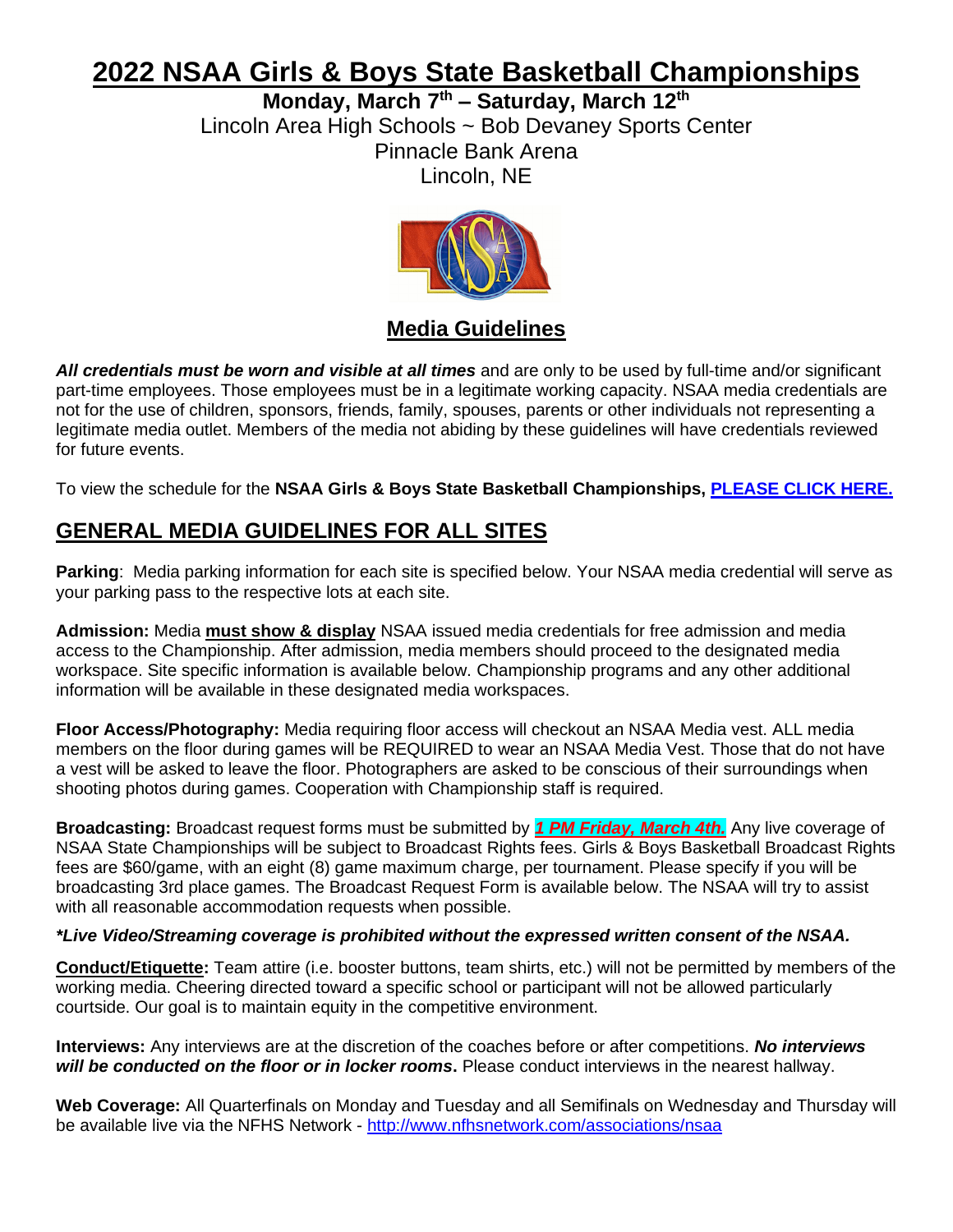**Championship Finals:** Friday and Saturday will be aired live on television and online via Nebraska Public Media. For your information, there will be TV timeouts in the first and third quarters of each championship game at the first dead ball after the 4:00 mark. Updates may be found throughout the championship on the NSAA website and via the [NSAA Events Twitter](http://www.twitter.com/nsaaevents) account.

Questions prior to the championships may be directed to Jeff Stauss at 402-489-0386 or [jstauss@nsaahome.org.](mailto:jstauss@nsaahome.org)

During the championships, questions can always be directed to the onsite NSAA Staff at each respective site.

#### **Guidelines for Pinnacle Bank Arena: Media Contact: Jeff Stauss**

**Parking:** Media members may park in the festival parking lot northwest of Pinnacle Bank Arena (see map link below). Your NSAA Media Credentials will grant you **free parking** in this lot. **For those of you with heavier equipment, you may 'DROP OFF' your gear with security at the Gate 2 Team Parking Lot, which is directly on the northwest side of the arena and then proceed to the Festival Lot.** [Click Here for a PBA](http://nsaahome.org/wp-content/uploads/2016/10/2016-PBA-Map.pdf)  [Parking Map.](http://nsaahome.org/wp-content/uploads/2016/10/2016-PBA-Map.pdf)

**Entrance:** The media entrance is on the northeast side of the arena, through the "Marshalling Door", at the back of the Gate 4 parking lot.

**Clear Bag Policy:** Pinnacle Bank Arena will have their clear bag policy in effect for spectators. **Media will not be subject to this policy when using the media entrance.**

**Media Workspace:** The media work room will be on the lower level on the east side of Pinnacle Bank Arena. There will be signs to help guide you. Programs and additional information will be located in the Media Work Room. Data lines will be available for photo/content uploading.

**Broadcasters:** Space will be assigned along the court floor or in the media area in Section 120/121 for those that have submitted a Broadcast Request Form to the NSAA. Please limit your setup/tear down time to 10-15 minutes prior to and after the game to accommodate the needs of other broadcasters. Ethernet lines will be available on broadcaster's row.

**Internet:** Wireless information will be available on site.

**Post Championship Game Interviews:** Nebraska Public Media will conduct live postgame interviews immediately at the completion of each Championship Final. Immediately following the team photo, a postgame interview process will be facilitated by onsite staff, in a dedicated interview room at Pinnacle Bank Arena. Please see Jeff Stauss for more information.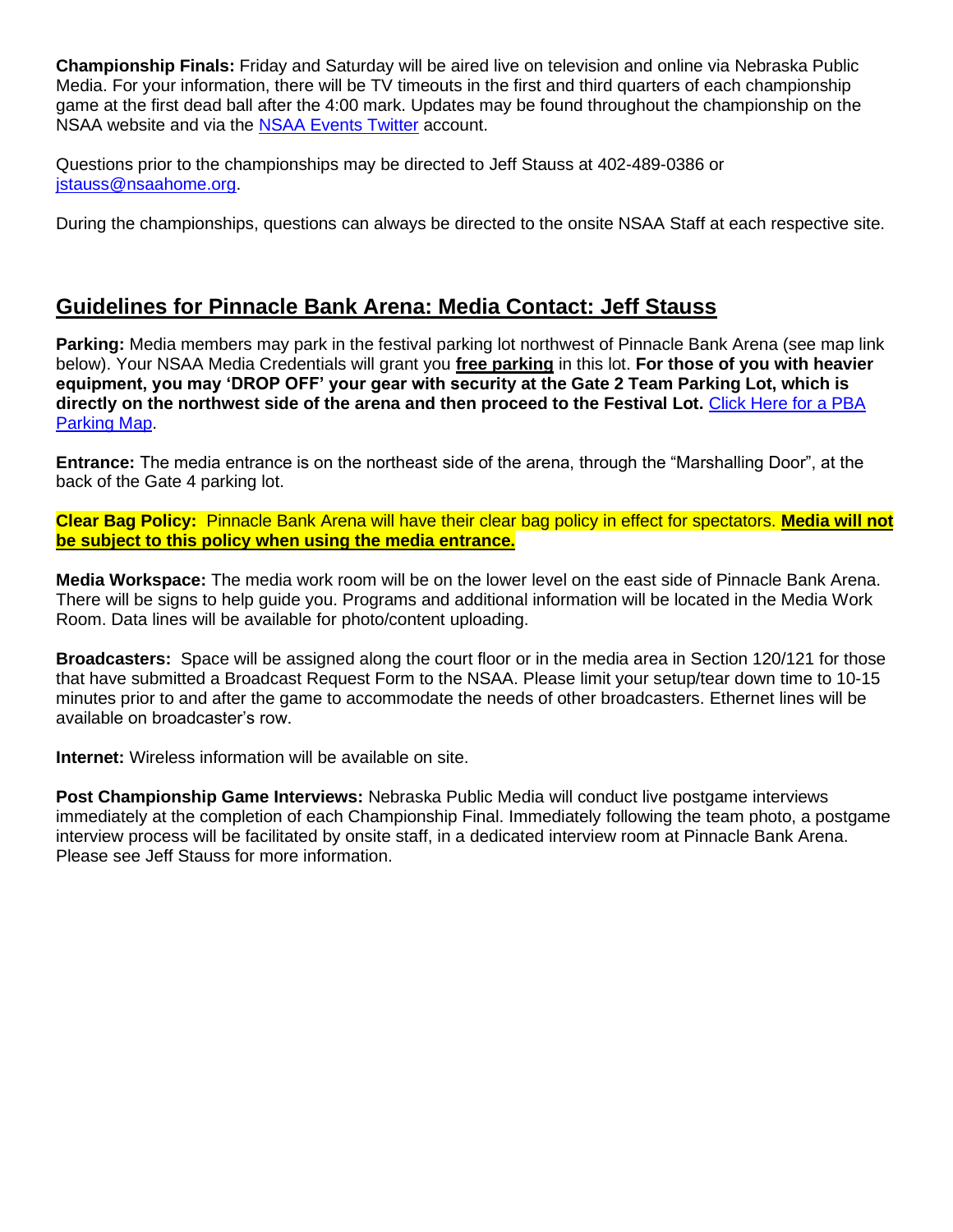#### **Guidelines for the Devaney Sports Center: Media Contact: Dan Masters**

**Parking:** Media members may park in **Lot 58** to the east of Devaney. Your NSAA Media Credentials will grant you *free parking* in this lot. The space is limited to a first come first serve basis. [Click Here for a Devaney](https://nsaahome.org/wp-content/uploads/2022/02/Devaney-Parking-Map-scaled.jpg)  [Parking Map.](https://nsaahome.org/wp-content/uploads/2022/02/Devaney-Parking-Map-scaled.jpg)

**Clear Bag Policy:** The University of Nebraska will have their clear bag policy in effect for spectators. **Media will not be subject to this policy when using the media entrance.**

**Entrance:** Media entrance will be through lower level entrance on the north side of Devaney. Please proceed to Media workroom for vest checkout and championship programs.

**Media Workspace:** The media work room will be in *Room 193* on the lower level (southwest corner). There is additional workspace available in the southwest corner of the main concourse as well.

**Broadcasters:** Space will be assigned along the courtside floor for those that have submitted a Broadcast Request Form to the NSAA. Please limit your setup/tear down time to 10-15 minutes to accommodate the needs of other broadcasters. Ethernet lines will be available on media row; phone lines will be available in broadcaster's corner.

**Internet:** Wireless information will be available on site in the media work room.

**Interviews:** Any pre or postgame interviews are at the discretion of the coaches. Please conduct interviews in the nearest hallway. No interviews will be conducted on the floor.

#### **Guidelines for Lincoln East HS:**

**Parking:** Restricted parking will be available for media and event staff on the SOUTH side of the school. Your NSAA Media Credentials will grant you *free parking* in this lot. The space is limited to a first come first serve basis.

**Entrance:** Media entrance will be through the south side entrance (Door 21). Please proceed to the media workroom for NSAA Media vest checkout and championship programs.

**Media Workspace:** There is limited floor seating for media. The media workroom will be in the wrestling room in the NE corner off the gym.

**Broadcasters:** Space will be assigned for those that have submitted a Broadcast Request Form. Please limit your setup/tear down time to 10-15 minutes to accommodate the needs of other broadcasters.

**Internet:** WiFi ("Athletics" network) will be available at Lincoln East.

**Interviews:** Any pre or postgame interviews are at the discretion of the coaches. Please conduct interviews in the nearest hallway. *South end lower level is best for interviews. No interviews will be conducted on the floor.*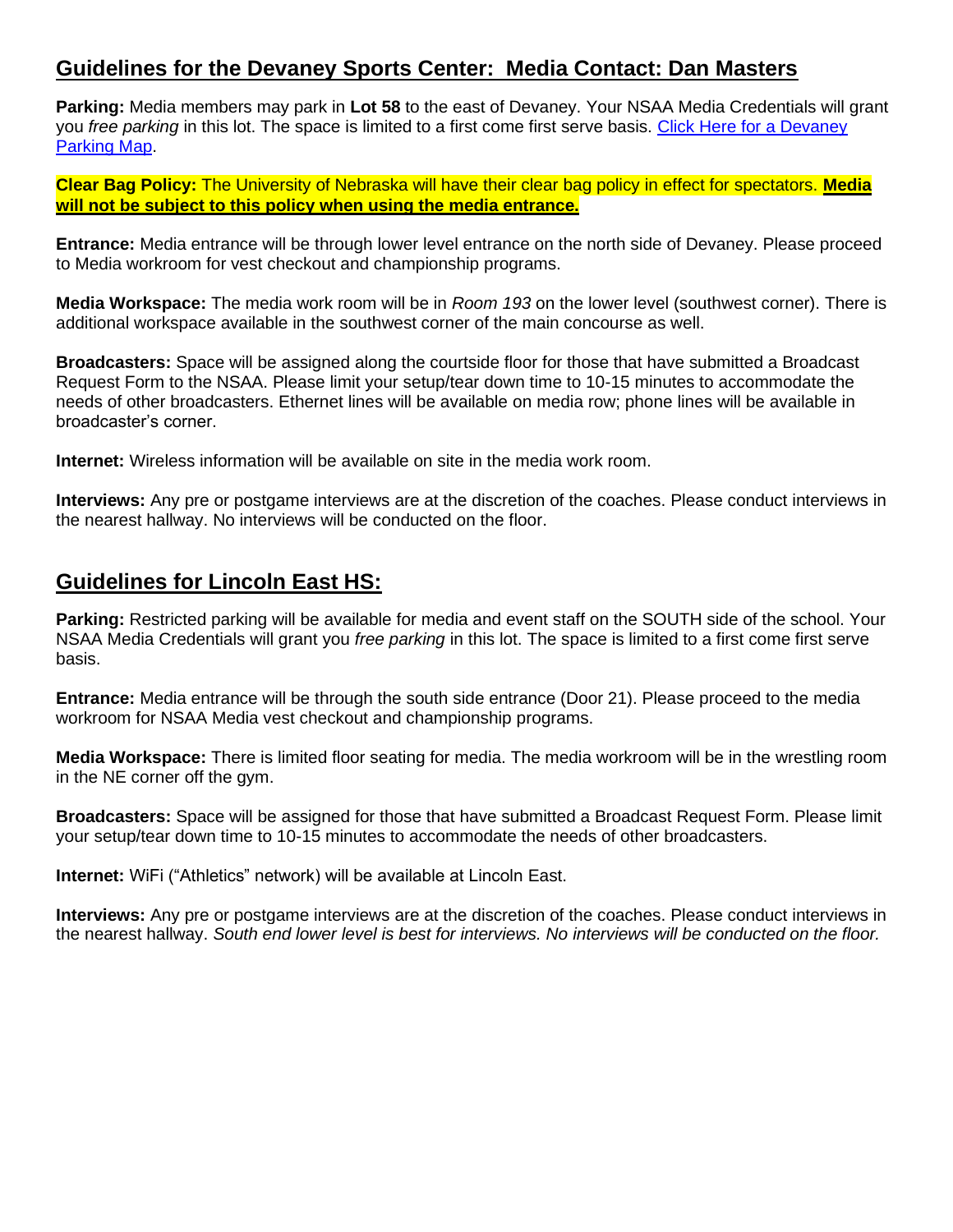#### **Guidelines for Lincoln Northeast HS:**

**Parking**: Restricted parking will be available for media and event staff on the Northwest side of the school. Your NSAA Media Credentials will grant you *free parking* in this lot. The space is limited to a first come first serve basis. [Click Here for a Parking Map of Lincoln Northeast.](http://nsaahome.org/textfile/volley/LNE.pdf)

**Entrance:** Media entrance will be through the west door, Entrance #27. Please proceed to the weight room for a program and additional information. Courtside vest checkout will also be available in the weight room.

**Media Workspace:** Office 75B located in the southeast corner of the gym is available as workspace.

**Broadcasters:** Space will be assigned for those that have submitted a Broadcast Request Form. Please limit your setup/tear down time to 10-15 minutes to accommodate the needs of other broadcasters.

**Internet:** WiFi ("Athletics" network) will be available at Lincoln Northeast.

**Interviews:** Any pre or postgame interviews are at the discretion of the coaches. Please conduct interviews in the nearest hallway. *No interviews will be conducted on the floor.*

### **Guidelines for Lincoln North Star HS:**

**Parking:** Media members may park in the northeast section of the parking lot reserved for media at Lincoln North Star High School. Your NSAA Media Credentials will grant you *free parking* in this lot. The space is limited to a first come first serve basis. [Click Here for a Parking Map of Lincoln North Star](http://nsaahome.org/textfile/volley/LNS.pdf)

**Entrance:** Media entrance will be through the main spectator entrance on the east side of the high school.

**Media Workspace:** There is limited floor seating. The media work room will be in the 2nd floor wrestling room.

**Broadcasters:** Space will be assigned along the top balcony for those that have submitted a Broadcast Request Form. Please limit your setup/tear down time to 10-15 minutes to accommodate the needs of other broadcasters.

**Internet:** WiFi ("Athletics" network) will be available at Lincoln North Star.

**Interviews:** Any pre or postgame interviews are at the discretion of the coaches. Please conduct interviews in the nearest hallway. *No interviews will be conducted on the floor.*

### **Guidelines for Lincoln Southeast HS:**

**Parking:** Media members may park in the Prasch/Northeast lot. Your NSAA Media Credentials will grant you *free parking* in this lot. The space is limited to a first come first serve basis. [Click Here for a Parking Map of](http://nsaahome.org/textfile/volley/LSE.pdf)  [Lincoln Southeast.](http://nsaahome.org/textfile/volley/LSE.pdf)

**Entrance:** Media entrance will be the Prasch/Northeast entrance of Lincoln Southeast High School.

**Media Workspace:** There is limited floor seating for print media. The media work room will be in Room H 152.

**Broadcasters:** Space will be assigned for those that have submitted a Broadcast Request Form. Please limit your setup/tear down time to 10-15 minutes to accommodate the needs of other broadcasters.

**Internet:** WiFi ("Athletics" network) will be available at Lincoln Southeast.

**Interviews:** Any pre or postgame interviews are at the discretion of the coaches. Please conduct interviews in the nearest hallway. *No interviews will be conducted on the floor.*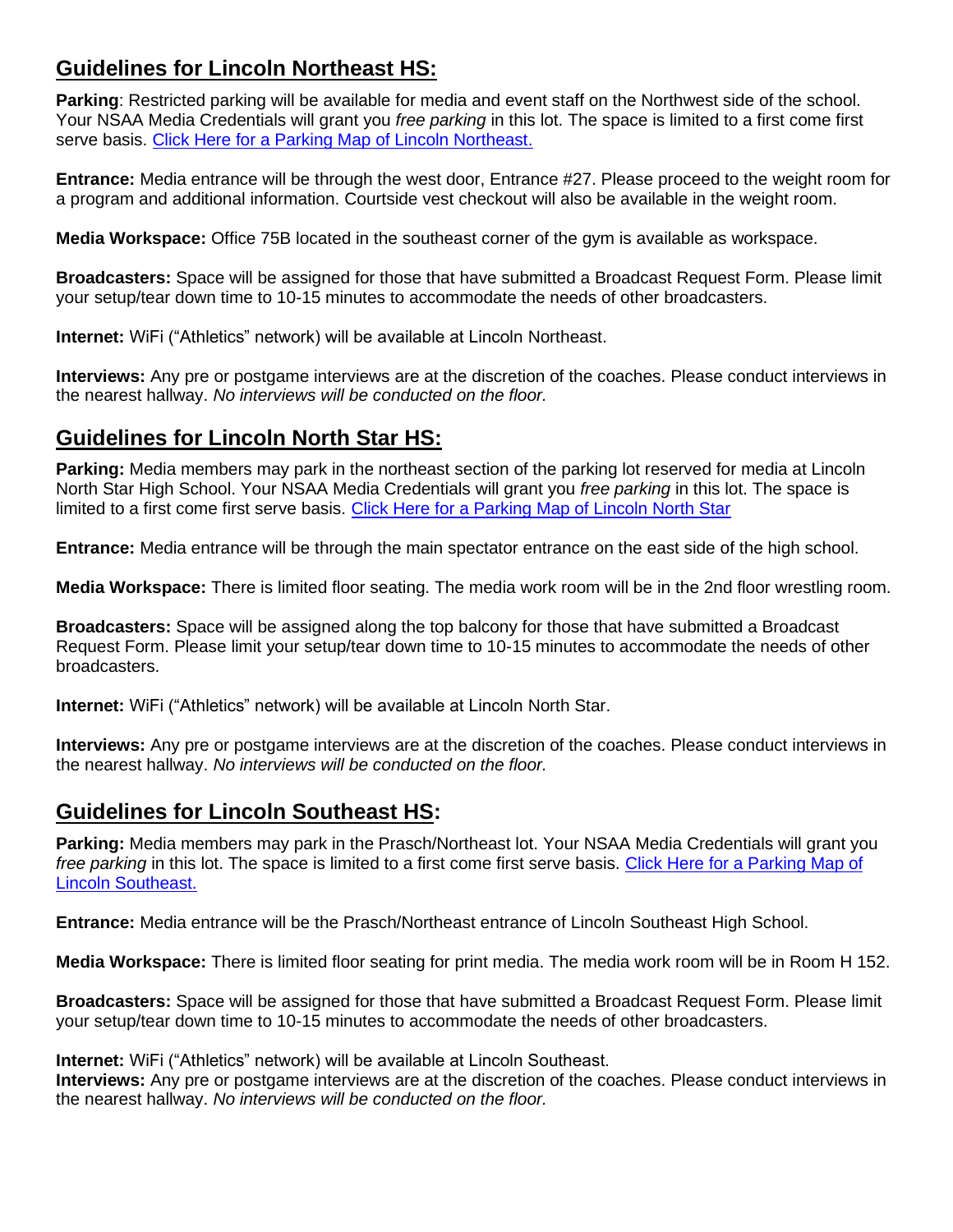#### **Guidelines for Lincoln Southwest HS:**

**Parking:** Media members may park on the east side of the tennis courts at Lincoln Southwest High School. Your NSAA Media Credentials will grant you *free parking* in this lot. [Click Here for a Parking Map of](http://nsaahome.org/textfile/volley/LSW.pdf) Lincoln [Southwest.](http://nsaahome.org/textfile/volley/LSW.pdf)

**Entrance:** Media entrance will be through Door 3.

**Media Workspace:** There is limited floor seating for print media. The media work room will be in Room D 103.

**Broadcasters:** Space will be assigned along the top balcony for those that have submitted a Broadcast Request form to the NSAA. Please limit your setup/tear down time to 10-15 minutes to accommodate the needs of other broadcasters.

**Internet:** WiFi ("Athletics" network) will be available at Lincoln Southwest.

**Interviews:** Any pre or postgame interviews are at the discretion of the coaches. Please conduct interviews in the nearest hallway. *No interviews will be conducted on the floor.*

#### **Guidelines for Lincoln High:**

**Parking:** Media members may park in Lot 2. Your NSAA Media Credentials will grant you *free parking* in this lot. [Click Here for a Parking Map of Lincoln High.](http://nsaahome.org/textfile/volley/LH.pdf)

**Entrance:** Media entrance will be through Door 18 on the east side.

**Media Workspace:** The media work room will be in Room 157 – the hospitality room.

**Broadcasters:** Space will be assigned for those that have submitted a Broadcast Request Form. Please limit your setup/tear down time to 10-15 minutes to accommodate the needs of other broadcasters.

**Internet:** WiFi ("Athletics" network) will be available at Lincoln High.

**Interviews:** Any pre or postgame interviews are at the discretion of the coaches. Please conduct interviews in the nearest hallway. *No interviews will be conducted on the floor.*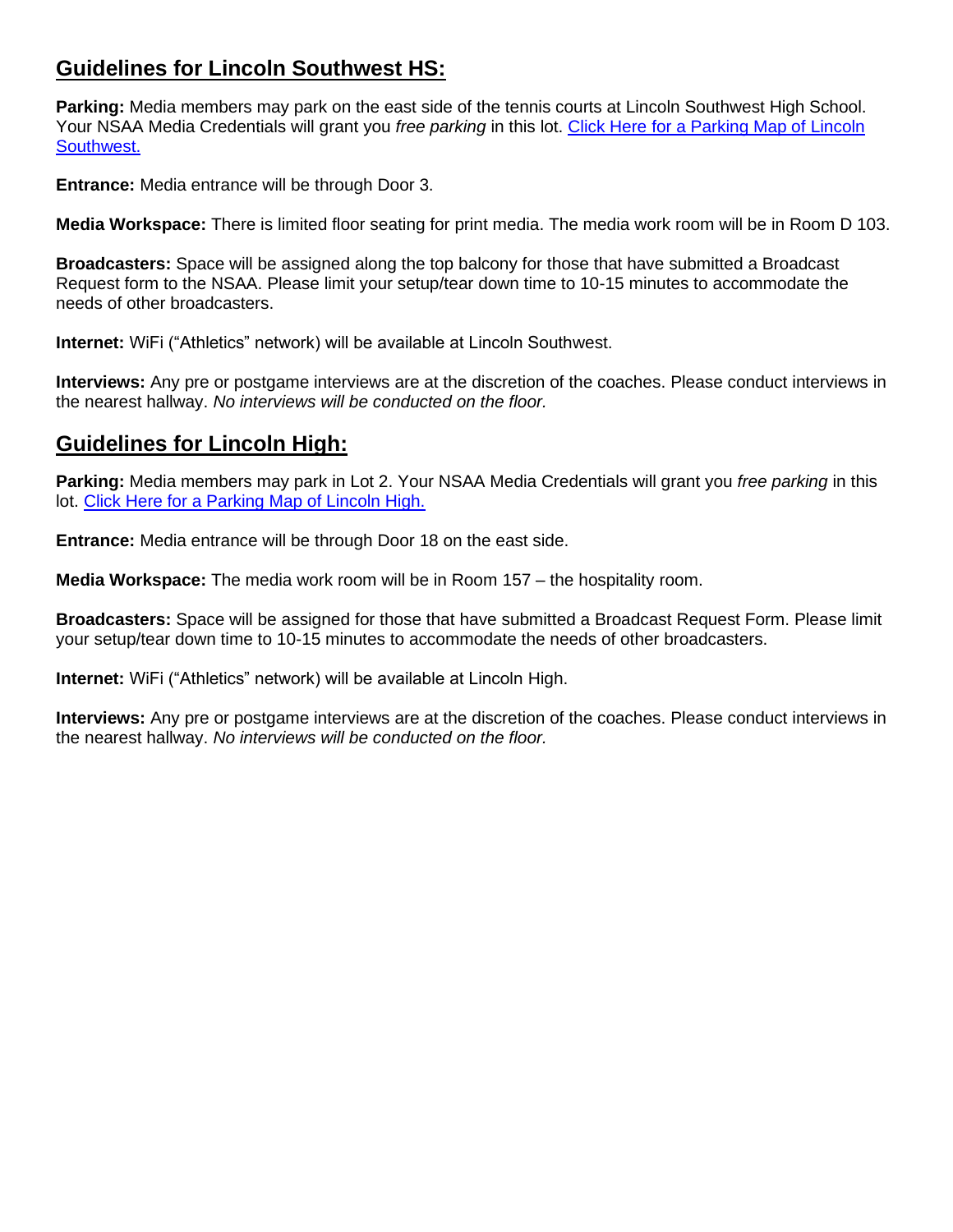## **2021-22 NSAA AUDIO BASED BROADCAST FORM**



I certify the following employees, who possess a 2021-22 NSAA Media Credential, are involved with the coverage of high school sports. I also certify that the listed employee(s) will need space for live coverage of the NSAA Event (please circle below):

| $(circle)$ BOYS / GIRLS<br>Sport / Activity:                                                                                                         |
|------------------------------------------------------------------------------------------------------------------------------------------------------|
|                                                                                                                                                      |
| Event Location:                                                                                                                                      |
|                                                                                                                                                      |
| Media Staff Covering Event <sup>**</sup> :                                                                                                           |
|                                                                                                                                                      |
|                                                                                                                                                      |
|                                                                                                                                                      |
|                                                                                                                                                      |
|                                                                                                                                                      |
| Broadcast Type (Circle One): Radio Station<br>Internet Audio                                                                                         |
| *any fees incurred by the NSAA for phone line installation/service, including long distance fees will be charged to the respective media<br>outlets. |
| List Team(s) / Class(es) / Sessions to be covered: $\Box$                                                                                            |
|                                                                                                                                                      |

Will you broadcast the  $3<sup>rd</sup>/4<sup>th</sup>$  place games should your team(s) be competing (if applicable)? YES / NO

#### Broadcast forms due by: **1:00pm (CST), Friday March 4th**

Submit via email to Alicia McCoy [\(amccoy@nsaahome.org\)](mailto:amccoy@nsaahome.org) – Please DO NOT fax forms

*The NSAA retains the right to deny or revoke credentials.*

*The selling or redistribution of images (still or video) from NSAA state championship events for personal or commercial gain is prohibited without the expressed permission of the NSAA.*